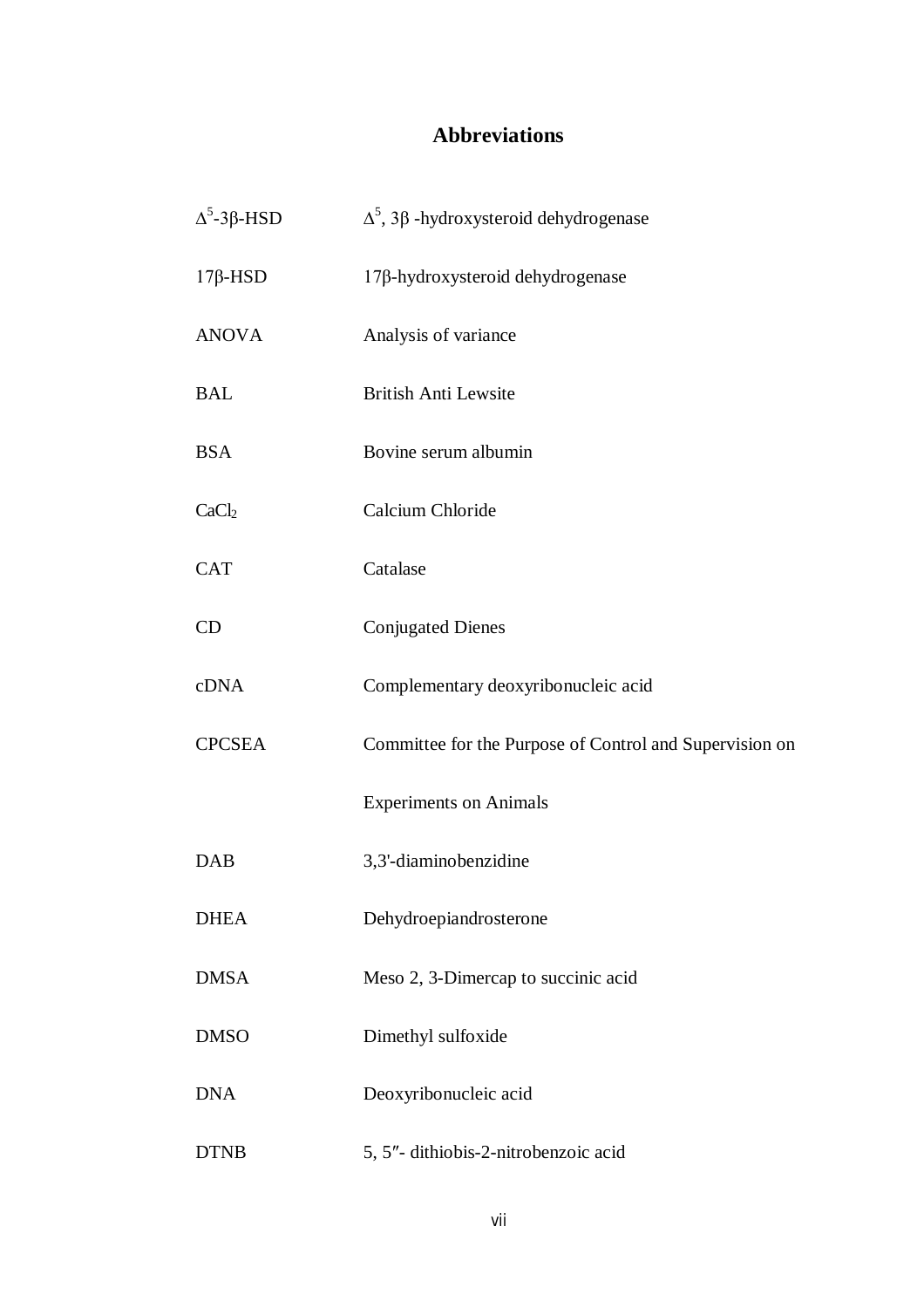| <b>EDTA</b>  | Ethylene diamine tetra acetic acid       |
|--------------|------------------------------------------|
| <b>ELISA</b> | Enzyme-linked immune sorbent assay       |
| $ER-\alpha$  | Estradiol receptor $\alpha$              |
| <b>FSH</b>   | Follicle stimulating hormone             |
| g            | Gram                                     |
| <b>GAPDH</b> | Glyceraldehyde-3-phosphate dehydrogenase |
| <b>GPx</b>   | Glutathione peroxidase                   |
| <b>GR</b>    | Glutathione reductase                    |
| <b>GSH</b>   | Reduced glutathione                      |
| $H_2O_2$     | Hydrogen peroxide                        |
| Hcy          | Homocysteine                             |
| <b>HRP</b>   | Horseradish peroxidase                   |
| hrs          | Hours                                    |
| <b>IgG</b>   | Immunoglobulin G                         |
| IKB          | Inhibitor kappa B                        |
| $IL-6$       | Interleukin 6                            |
| $K_2HPO_4$   | Dipotassium phosphate                    |
| KCl          | Potassium chloride                       |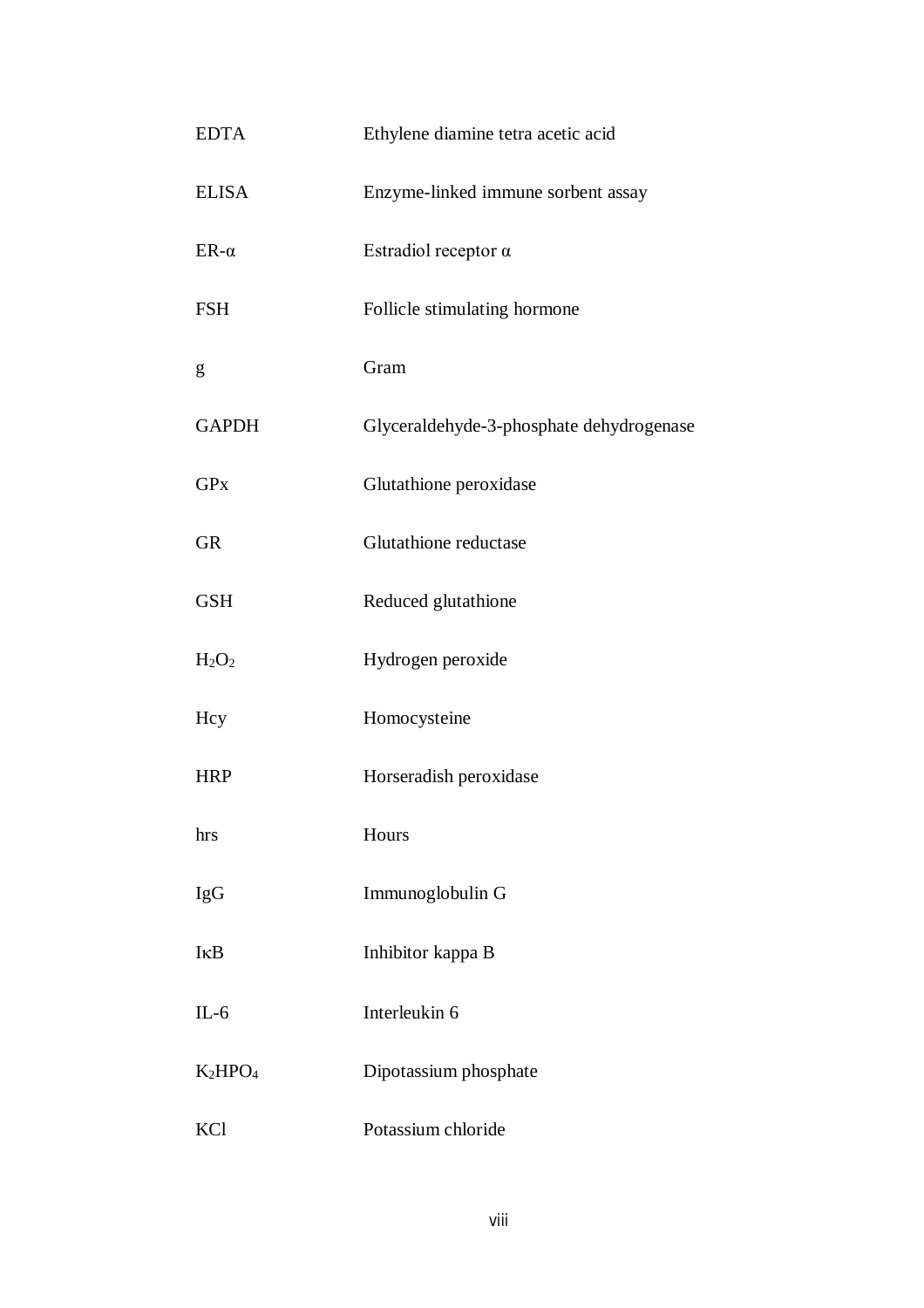| L                 | Litre                                     |
|-------------------|-------------------------------------------|
| <b>LDH</b>        | Lactate dehydrogenase                     |
| M                 | Molar                                     |
| mA                | Miliampere                                |
| <b>MDA</b>        | Malondialdehyde                           |
| Mg                | Mili gram                                 |
| Ml                | Mili litre                                |
| mmol              | Mili mole                                 |
| mM                | Milimolar                                 |
| <b>MMA</b>        | Monomethylarsonic acid                    |
| <b>MMA</b>        | Monomethylarsonate                        |
| MnCl <sub>2</sub> | Manganese chloride                        |
| <b>MSMA</b>       | Monosodium methane arsenate               |
| $MT-1$            | Metallothionein 1                         |
| <b>NAC</b>        | N-acetyl cysteine                         |
| NaCl              | Sodium chloride                           |
| <b>NAD</b>        | Nicotinamide adenine dinucleotide         |
| <b>NADH</b>       | Reduced nicotinamide adenine dinucleotide |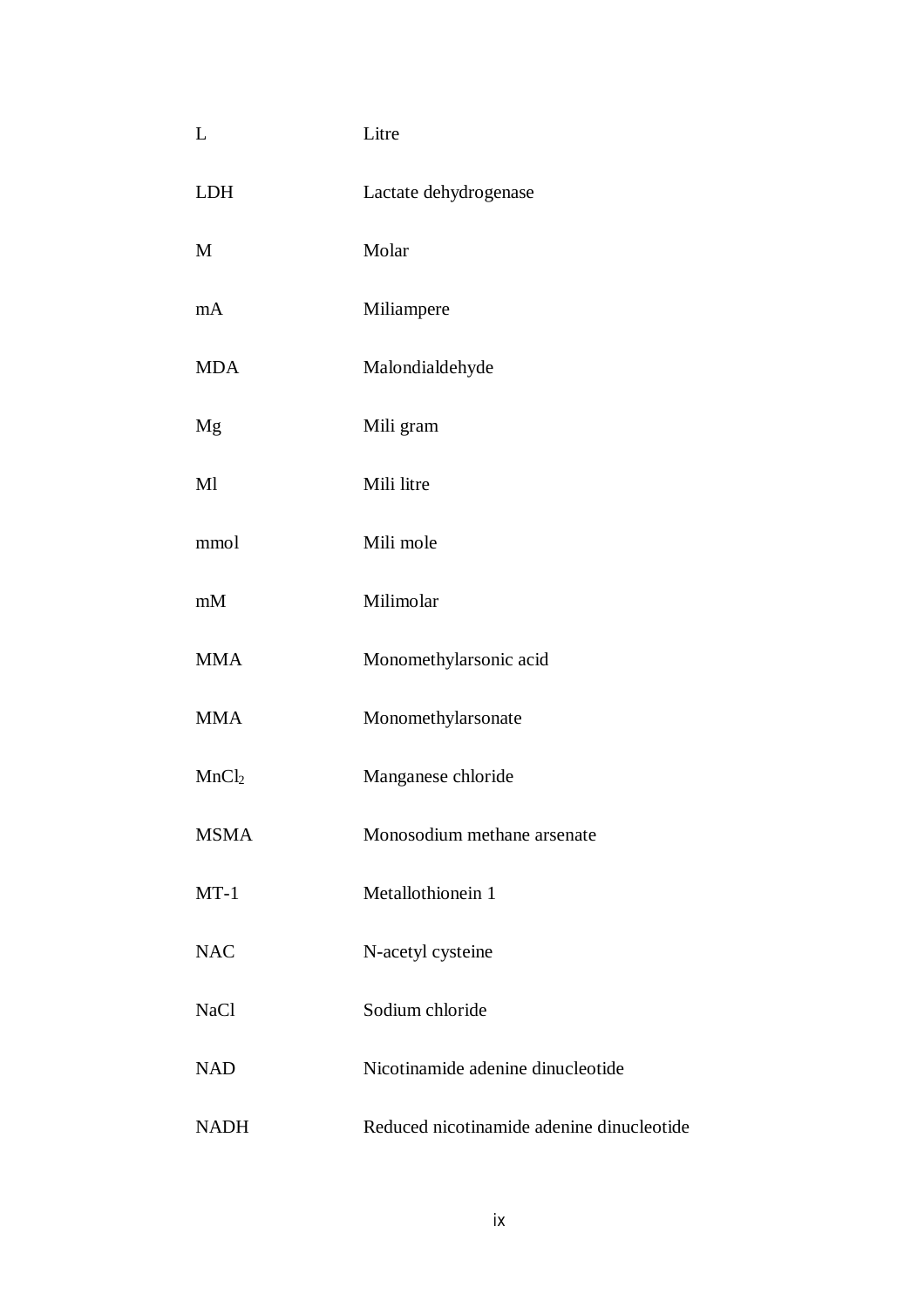| <b>NADP</b>                      | Nicotinamide adenine dinucleotide phosphate         |
|----------------------------------|-----------------------------------------------------|
| <b>NADPH</b>                     | Reduced nicotinamide adenine dinucleotide phosphate |
| NaH <sub>2</sub> PO <sub>4</sub> | Sodium dihydrogen phosphate                         |
| <b>NaOH</b>                      | Sodium hydroxide                                    |
| <b>NBT</b>                       | Nitrobluetetrazolium                                |
| $NF - \kappa B$                  | Nuclear factor kappa B                              |
| Nm                               | Nano metre                                          |
| <b>NPSH</b>                      | Non protein soluble thiol                           |
| OD                               | Optical density                                     |
| <b>PBS</b>                       | Phosphate buffered saline                           |
| <b>PCR</b>                       | Polymerase chain reaction                           |
| ppb                              | Parts per billion                                   |
| ppm                              | Parts per million                                   |
| <b>RNA</b>                       | Ribonucleic acid                                    |
| <b>ROS</b>                       | Reactive oxygen species                             |
| rpm                              | Rotation per minute                                 |
| <b>SAM</b>                       | S-adenosylmethionine                                |
| <b>SDS</b>                       | Sodium dodecyl sulfate                              |